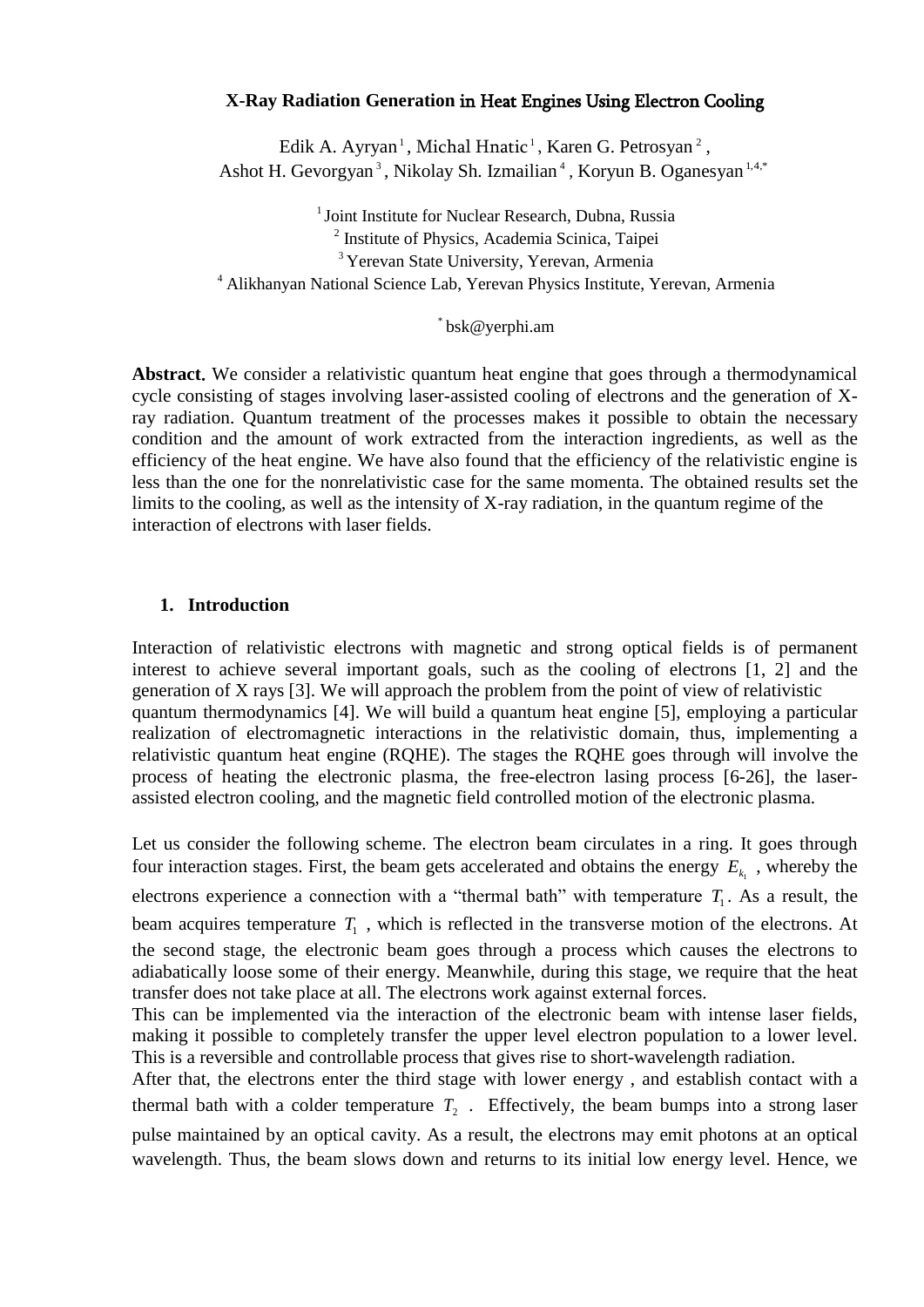have an isothermal process where the electrons transfer some of their longitudinal energy into optical radiation.

Then, at the fourth stage, the electronic beam adiabatically (without any heat transfer) returns to its initial state. At this stage, work on the system is completed.

#### **2. Calculation of the efficiency of RQHE**

Let us now turn to the calculation of the efficiency of our RQHE. For the purposes of our discussion here, we present expressions for quantum mechanical internal energy, heat, and work. The expectation value of the measured energy of a quantum system is

$$
U = \langle E \rangle = Tr(\rho E) = \sum_{i} p_{i} E_{i}
$$
 (1)

in the energy eigenstates basis, where  $E_i$  are the energy levels and  $p_i$  are the corresponding occupation probabilities. Then, we can express the internal energy as

$$
dU = \sum_{i} \left( E_i dp_i + p_i dE_i \right), \tag{2}
$$

from which we deduce for infinitesimal heat transferred

$$
\delta Q \equiv \sum_{i} E_{i} dp_{i} \tag{3}
$$

and the work completed

$$
\delta W \equiv \sum_{i} p_i dE_i \tag{4}
$$

Note that the above equations imply the first law of thermodynamics  $dU = \delta Q + \delta W$ .

 For calculations of the averages for the quantities presented above, one needs to have an expression for the density matrix. We will assume that all processes taking place in this thermodynamical cycle are in equilibrium.

Having a Hamiltonian for the system and a well-defined temperature, we assume that the density matrix is Gibbsian. There may be several ways to define the density matrix for relativistic cases [31]. We will work out an approach, that is closest to nonrelativistic thermodynamics. As an expression for the density matrix, we postulate, here, the following:

$$
\rho \propto \exp(-H/T),\tag{5}
$$

where  $T$  is the temperature and  $H$  is the Dirac Hamiltonian with energy spectrum  $E_k = \sqrt{m^2 c^4 + c^2 (\hbar k)^2}$ , [32].

Hence, the probability of particles being in a certain energy state is given by

$$
p(E_k) \Box \, e^{-E_k/T}.\tag{6}
$$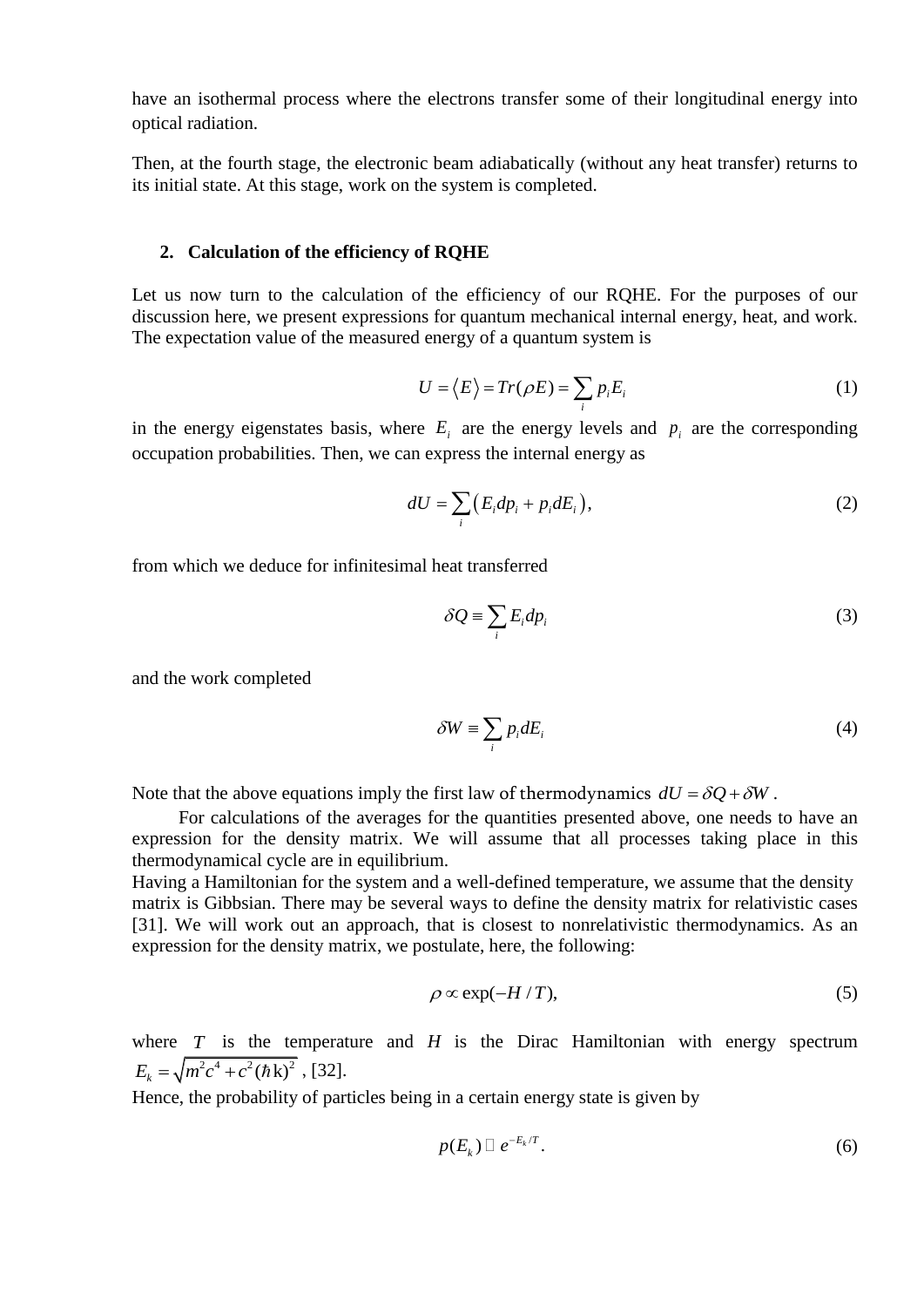Notice that, in this density matrix, we have a scalar temperature rather than being four-vector temperature, such as that proposed by van Kampen [31] in the momenta distribution. In his remarkable paper, van Kampen pointed out that his distribution can be extended to Bose and Fermi statistics. However, the extension of relativistic expressions to the quantum domain was not made. Hence, we present the above density matrix for our relativistic quantum case and provide the necessary link between relativistic quantum statistical mechanics and relativistic quantum thermodynamics.

 Now, we turn to a more detailed description of the stages our RQHE goes through. During *the first stage*, the electronic beam establishes contact with a "thermal bath." At this stage, we have an isothermal process that does not go through a temperature change, that is,  $T = T_1$ . We assume that, at the end of the fist stage, the beam speeds up in the longitudinal direction and acquires the longitudinal momentum  $k_1$ . This can be achieved by simply heating up the electronic plasma by guiding it as a whole into a chosen direction. Integrating out the transverse degree of motion and taking into account the quantum nature of the system (although the spectrum is a continuum, it is assumed, that our system can be in either a low-energy, say zero momentum, level state or in an upper level state with a nonzero momentum), we arrive at the following probability of the upper state occupation:

$$
p = \frac{1}{1 + e^{E_1/T_1}},\tag{7}
$$

where

$$
E_{k_1} = \sqrt{m^2 c^4 + c^2 (\hbar k)^2} - mc^2.
$$
 (8)

There is no work done on or by the system at this stage. Here, we have only heat transferred to the system. During *the second stage*, we assume that there is work completed by the electronic beam without any heat transfer. The system goes through an adiabatic change of its energy from  $E_{k_1}$  to  $E_{k_2}$ . Let us consider the electronic beam in the quantum regime [33] as a two-level system interacting with two counterpropagating electromagnetic waves having frequencies  $\omega$ <sub>s</sub> and  $\omega_i$  and amplitudes  $\varepsilon_{s,i}$ . It was shown in [33] that the probabilities  $|a_{1,0}|^2$  of being in the upper (lower) level states are

$$
|a_0(L)|^2 = |a_0(0)|^2 \sin^2 [\chi(L)/2]
$$
  

$$
|a_1(L)|^2 = |a_1(0)|^2 \cos^2 [\chi(L)/2]
$$
 (9)

where

$$
\chi(L) = \frac{\mu}{c\hbar} \int_{0}^{L} \varepsilon_{s}(z) dz,
$$
  

$$
\mu = \frac{e^{2} \varepsilon_{i}}{m \omega_{i}^{1/2} \omega_{s}^{3/2}}.
$$
\n(10)

The equation for  $\chi(z)$  is as follows: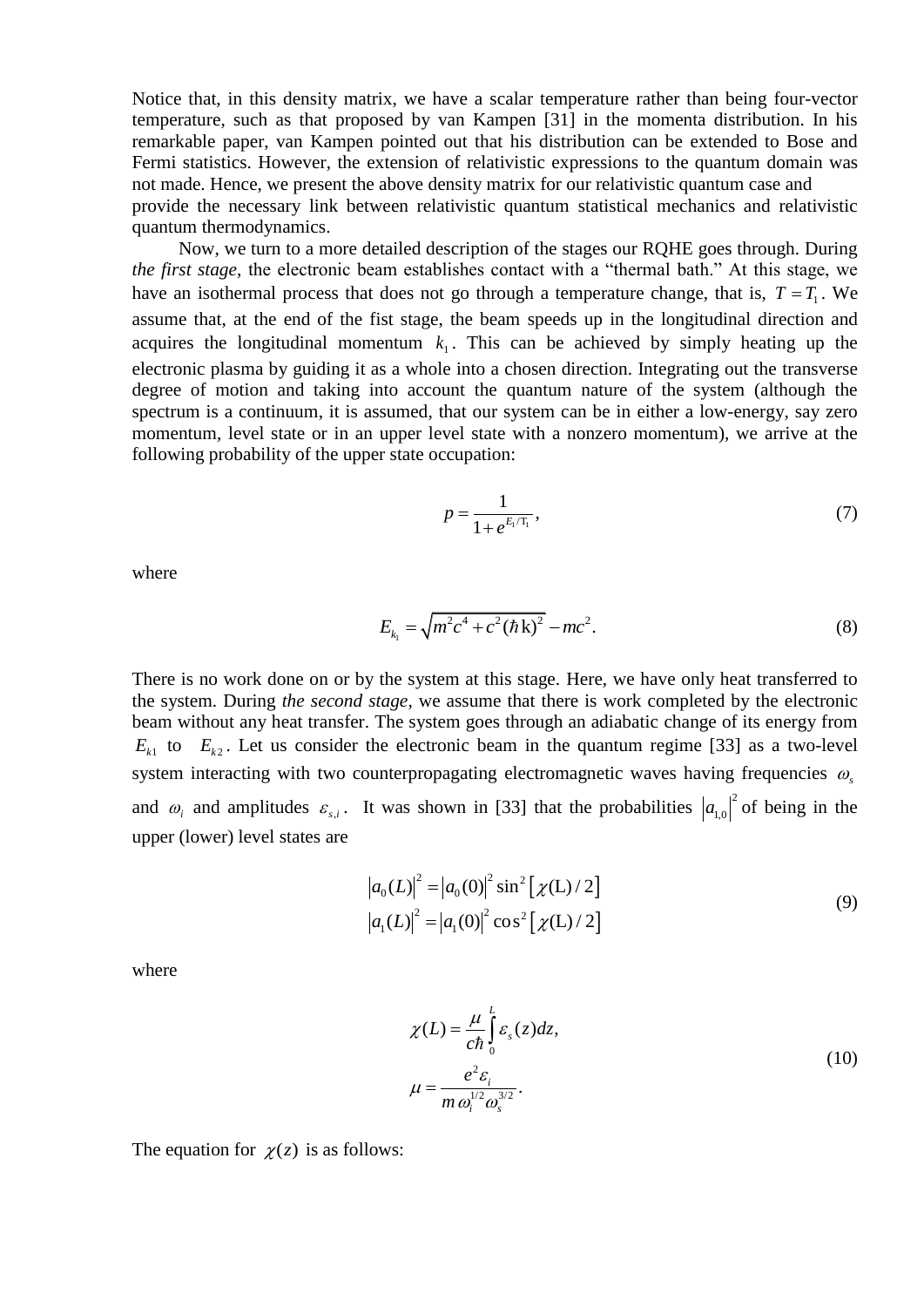$$
\frac{\partial^2 \chi}{\partial z^2} = \alpha^2 \sin \chi,
$$
  
\n
$$
\alpha = \sqrt{\frac{2\pi n_e e^4 I_i}{\hbar \omega_s^2 \omega_i m^2 c^2}},
$$
\n(11)

Where *L* is the interaction length in the optical undulator, is the density of electrons, and is the intensity of the laser field.

 The solution for the above equations was presented and analyzed in some detail in [33]. Here, we present the values for the length of the optical undulator when one has complete transfer to the lower level:

$$
L_m = (2m+1)\alpha^{-1}kK(k),
$$
\n(12)

where  $m = 0, 1, ..., k = \sqrt{1 + |\varepsilon_s(0)|^2 / \hbar \omega_s n_e c}$ , and  $K(k)$  is the complete elliptic integral. Notice that the regime of complete population transfer is realized, which is analogous to the formation of a  $\pi$ -pulse in a coherent amplifying medium [34].

 As a result, during this second stage, the electrons transfer from the energy level to the lower energy level and emit radiation at a short wavelength. The estimates in [33] suggest that an electronic beam with energy  $E \approx 2.5$  MeV and density  $n_e \approx 3 \times 10^{12}$  cm<sup>-3</sup> will emit soft X rays with  $\hbar \omega_s \approx 100 eV$  in the case of an intraundulator interaction length  $L \approx 6$  cm. Let us point out that there is no heat transfer at this second stage. There is only work completed by the system and, as a result, the emission of  $\gamma$  or X rays.

 *At the third stage*, there is no work done on or by the system. However, there is a heat transfer that puts the electrons into an even lower energy level. It can be effectively implemented by letting the beam interact with an intense laser field in the manner described in [1,2]. In [2], electronic beam cooling was proposed. The goal was supposed to be achieved in a laser–electron storage ring, where the electrons circulate in a ring and periodically bump into an intense laser pulse being maintained by an optical cavity. A similar scheme was proposed in [1] for a linear collider geometry. We will employ, here, the same idea of the collision of electrons with an intense laser field. We assume that the process is isothermal. Effectively, it can be considered as an interaction with a "thermal bath" with temperature  $T_2$ . The interaction of the beam with the intense laser pulse causes the electrons to emit photons into all three degrees of freedom. It slows down both the longitudinal and transverse motion of the particles and leads to an effective cooling of the beam. It was estimated in [1] that a 5 GeV electron can lose 90% of its energy in one single passage of a laser pulse with a flash energy of a few *J*. Additional estimates presented in [2] illustrate the results of their laser-assisted electron cooling scheme. Single pass radiated power is given by [2]

$$
P = \frac{32\pi}{3}r_e^2\gamma^2I,\tag{13}
$$

where  $r_e = e^2 / 4\pi m c^2 = 2.82 \times 10^{-15} m$ - $\epsilon = e^2 / 4\pi m c^2 = 2.82 \times 10^{-15} m$  is the classical radius of the electron and  $\gamma$  is the electron energy in units of the resting energy  $mc^2$ . The energy loss of the electron after passing through the laser pulse is

$$
\Delta E = \int P \frac{dz}{2c} = \frac{32\pi}{3} r_e^2 \gamma^2 \frac{E_L}{Z_R \lambda_L},\tag{14}
$$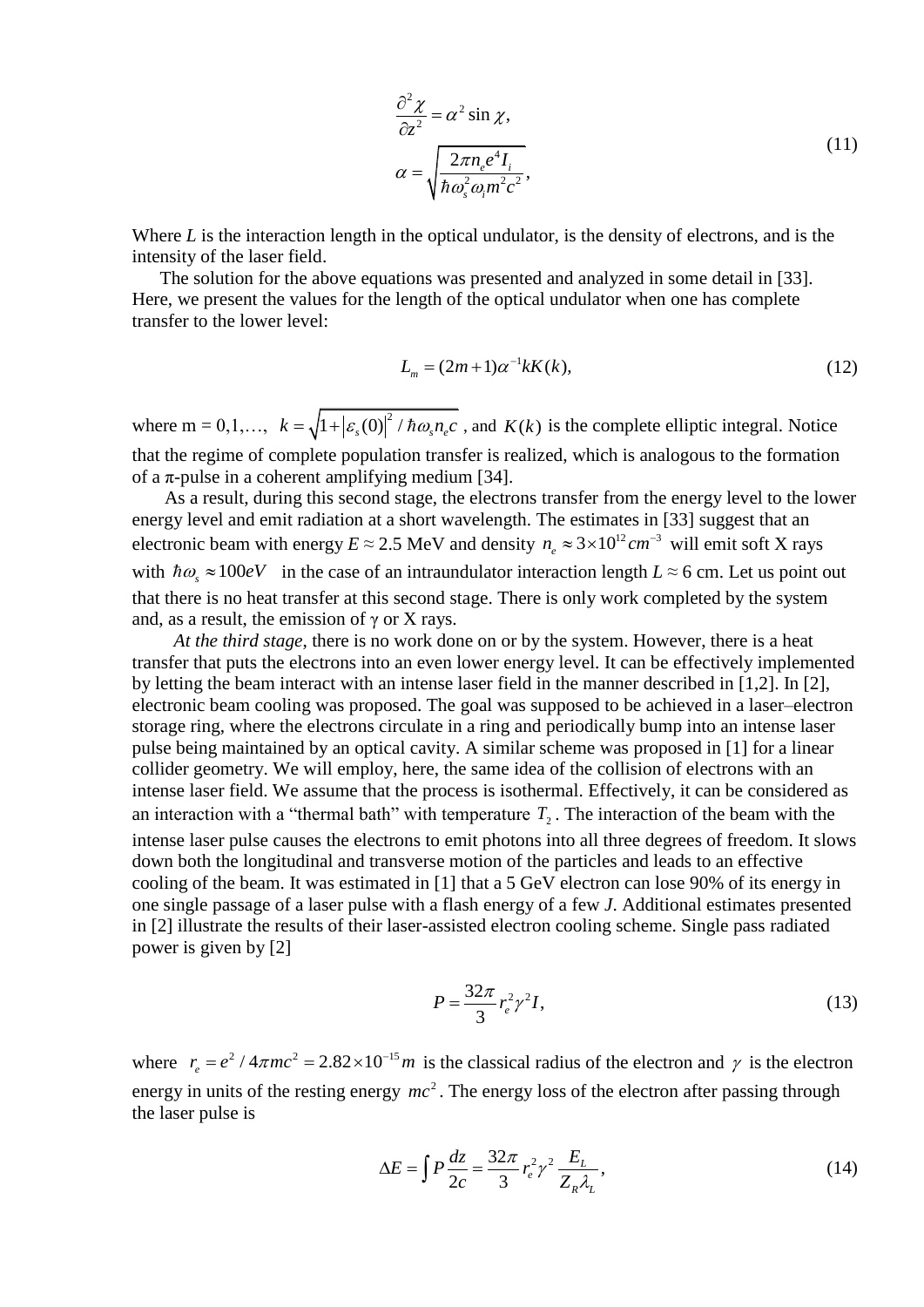where  $E_L = \int I dx dy dz$  is the laser flash energy,  $Z_R$  is the Rayleigh range of the optical resonator, and  $\lambda_L$  is the wavelength of the laser. For intense laser pulses, the laser–electron interaction can induce an energy loss which is a sizable fraction of the electron energy  $\Delta E \sim E$ . Further details can be found in [2].

 Finally, *at the fourth stage*, work is complete on the system that should bring the beam back to its initial state. Again, we require that there is no heat transfer at this stage. This can be accomplished by simply applying a magnetic field that will guide the electrons to their starting place. Thus, we have described all four stages of the RQHE. The first stage involves a process of heating the electronic plasma. At the second stage, we have, in essence, a free-electron lasing process. The third stage is simply laser-assisted electron cooling. The last stage is a magnetic field controlled motion of the electronic plasma.

 Let us now return to the quantum thermodynamical calculations. The bulk of the work done by the RQHE during the two quantum adiabatic passages at the second and fourth stages is [30]

$$
\Delta W = (p_1 - p_2) \Big( E_{k_2} - E_{k_1} \Big), \tag{15}
$$

where  $E_{k_1,k_2}$  are the energies of the electronic beam at the beginnings of the second and fourth stages. Here,  $p_{1,2}$  are the probabilities of the beam being in their "upper" state with the energies  $E_{k_1,k_2}$  as presented above:

$$
p_{1,2} = \frac{1}{1 + e^{E_{k_1, k_2}/T_{1,2}}}.
$$
\n(16)

Once again, we point out that the beam of electrons is treated as an effective two-level system with a "lower" level corresponding to the zero-momentum particles and an "upper" level for electrons moving with a kinetic energy.

 From the above equations, it follows that the work from the engine can be extracted if and only if

$$
T_1 > T_2 \left( E_{k_1} / E_{k_2} \right), \tag{17}
$$

as follows from the requirement that  $p_1 > p_2$ . Then, we obtain the efficiency of the RQHE, which is

$$
\eta_r = \Delta W / Q_1 = 1 - E_{k_2} / E_{k_1}.
$$
\n(18)

Note that our results coincide with those obtained in [30]. This result for the efficiency is general for quantum heat engines considered in [4, 5]. It clearly indicates that the efficiency of the quantum heat engines is less than that for classical Carnot engines:

$$
\eta_r < \eta_c \equiv 1 - T_2 / T_1. \tag{19}
$$

Actually, it makes sense to compare the RQHE with the quantum heat engine presented in [5]. There is a threelevel maser in their scheme that operates in contact with two thermal baths. There, the system first interacts with the hot thermal bath and enters into the highest level.

Then, contact with a colder bath makes it transfer to a lower state. Eventually, the system emits photons and returns to its initial state. The efficiency obtained is the ratio of the signal frequency to the pumping frequency. In our case, the RQHE first gets "pumped" by the first thermal bath,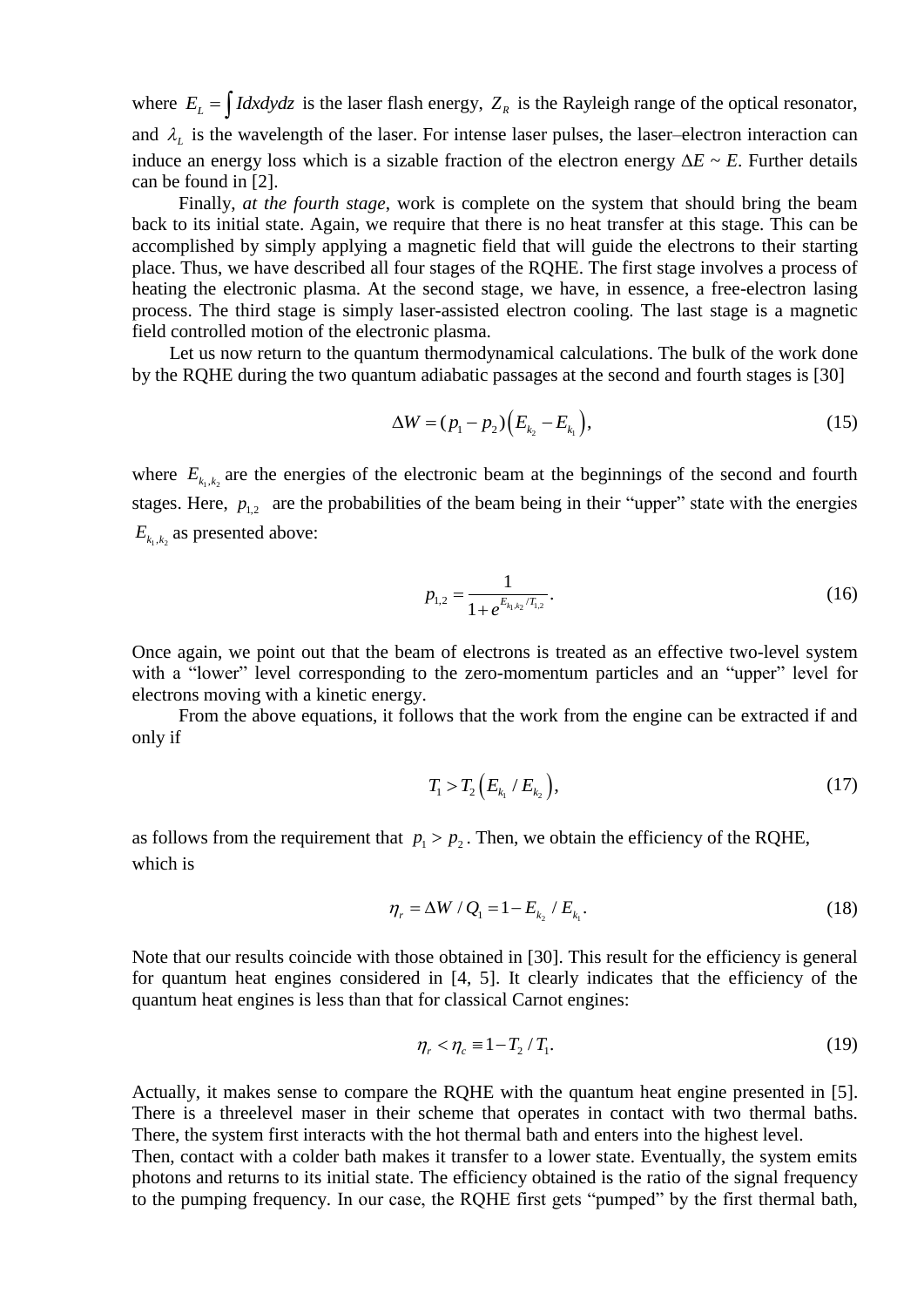then does the work by radiating the signal short-wavelength rays, and then cools down while establishing contact with the second thermal bath. The efficiency of the RQHE is the ratio of the signal frequency to the "pumping" frequency (the energy over Planck's constant).

We also notice a difference between the efficiencies for the relativistic and nonrelativistic cases. After a little algebra, it can be derived that

$$
\eta_r < \eta_w,\tag{20}
$$

where  $\eta_r = 1 - E'_2 / E'_1$  and  $\eta_{nr} = 1 - E_2^{nr} / E_1^{nr}$  are the efficiencies for the relativistic and nonrelativistic cases, respectively. The corresponding energies are  $E_k^r = \sqrt{m^2c^4 + c^2(\hbar k)^2} - mc^2$ 

and  $(\hbar k)^2$ 2 *nr k*  $E_k^{nr} = \frac{(\hbar k)}{2}$ *m*  $=\frac{(\hbar k)^2}{2}$ .

# **3. Conclusion**

In conclusion, we have considered the processes of laser-assisted cooling of electrons and X-ray generation in a quantum heat engine operating in the relativistic domain. The stages the RQHE goes through involve a process of heating the electronic plasma, a free-electron lasing process, laser-assisted electron cooling, and a magnetic field controlled motion of the electronic plasma. Although one needs to apply relativistic quantum thermodynamics for the treatment of the device, the expression for its resulting efficiency is similar to that for nonrelativistic quantum heat engines [5,27-29].

We have also obtained that the efficiency of the relativistic engine is less than that for the nonrelativistic case with the same momenta. Free-electron lasers with or without inversion [35- 53] are the main targets of the application of the above described processes. The improvement of conventional schemes of these lasers is still an open question that we will address in a later publication.

# **Acknowledgments**

EAA is grateful for the support of RFBR grant 14-01-00628.

# **References**

- 1. V. Telnov, Phys. Rev. Lett. **78**, 4757 (1997).
- 2. Z. Huang and R.D. Ruth, Phys. Rev. Lett. **80**, 976 (1998).
- 3. L.H. Yu et al., Phys. Rev. Lett. **91**, 074801 (2003).
- 4. 4. Quantum heat engines have been developed ever since [5, 6] and presented in a number of publication, see e.g. [7, 8]. A unified approach for a class of engines is given in [10].
- 5. H. E. D. Scovil and E.O. Schulz-DuBois, Phys. Rev. Lett. **2**, 262 (1959); J. E. Geusic, E. O. Schulz-DuBois, and H. E. D. Scovil, Phys. Rev. **156**, 343 (1967).
- 6. G. Kurizki, M.O. Scully, C. Keitel, Phys. Rev. Lett. **70**, 1433 (1993); B. Sherman and G. Kurizki, Phys. Rev. Lett. **75**, 4602 (1995).
- 7. C.A. Brau. Free-Electron Lasers, Boston, Academic, 1990.
- 8. M.V. Fedorov. Atomic and Free Electrons in a Strong Light Field, Singapore, World Scientific, 1997.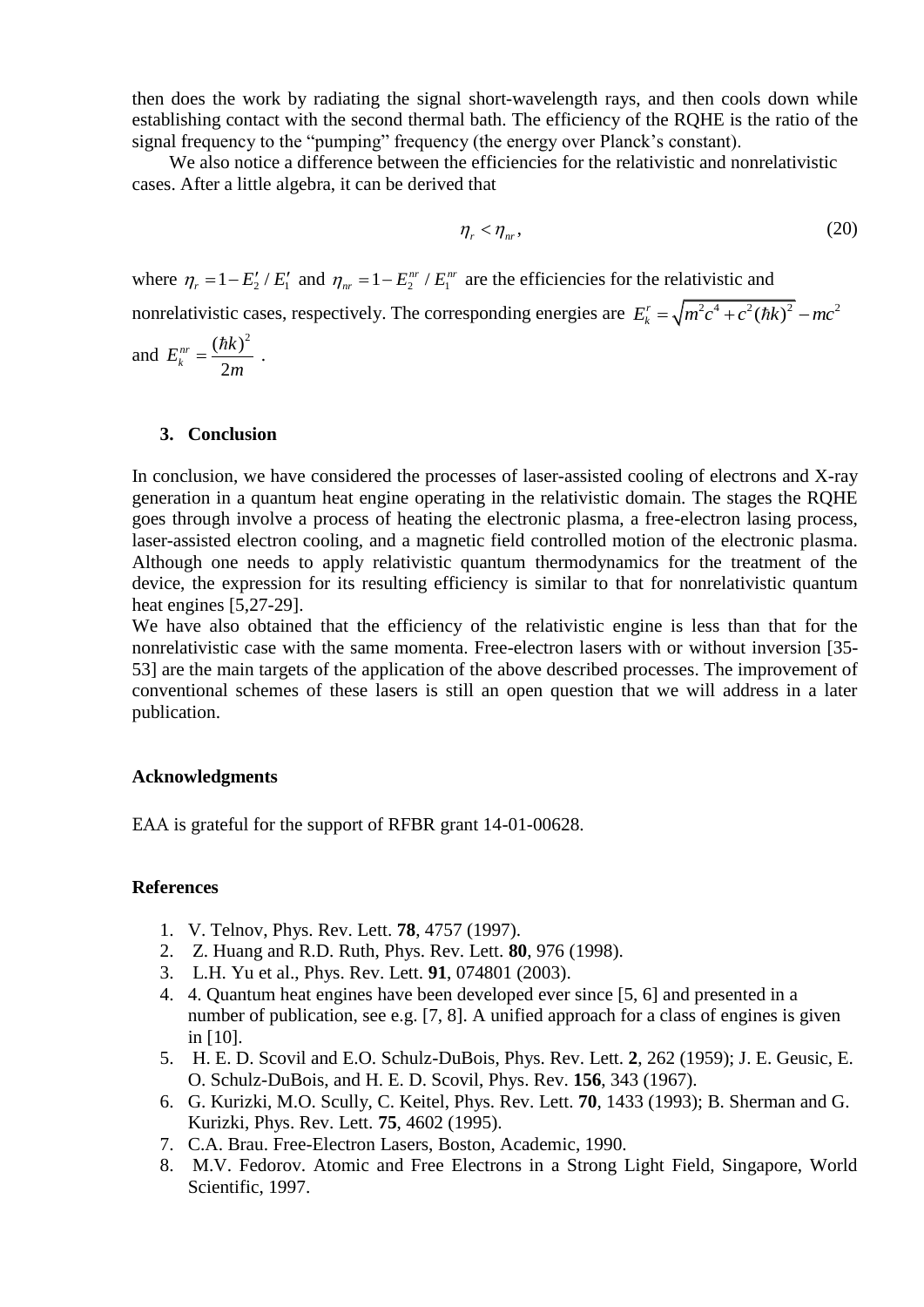- 9. Oganesyan, K.B. and Petrosyan, M.L., YerPHI-475(18) 81, Yerevan, (1981).
- 10. Fedorov, M.V. and Oganesyan, K.B., IEEE J. Quant. Electr, vol. **QE-21**, p. 1059 (1985).
- 11. G.A. Amatuni, A.S. Gevorkyan, S.G. Gevorkian, A.A. Hakobyan, K.B. Oganesyan, V. A. Saakyan, E.M. Sarkisyan, Laser Physics, **18** 608 (2008).
- 12. Zh.S. Gevorkian, K.B. Oganesyan Laser Physics Lett., **13**, 116002, (2016); KB Oganesyan, J. Mod. Optics, **61,** 1398 (2014).
- 13. A.H. Gevorgyan , K.B. Oganesyan, Optics and Spectroscopy, **110**, 952 (2011).
- 14. Zaretsky, D.F., Nersesov, E.A., Oganesyan, K.B., and Fedorov, M.V., Sov. J. Quantum Electronics, **16**, 448 (1986). Zaretsky D F, Nersesov E A, Oganesyan K B and Fedorov M V., Kvantovaya Elektron. **13** 685 (1986).
- 15. Gevorgyan A.H., Oganesyan K.B., Karapetyan R.V., Rafaelyan M.S. Laser Physics Letters, **10**, 125802 (2013).
- 16. V.V. Arutyunyan, N. Sh. Izmailyan, K.B. Oganesyan, K.G. Petrosyan and Cin-Kun Hu, Laser Physics, **17**, 1073 (2007).
- 17. A.H. Gevorgyan , K.B. Oganesyan, **J**. of Contemporary Physics, **45**, 209 (2010).
- **18.** K.B. Oganesyan, J. of Contemporary Physics**, 51**, 307 (2016).
- 19. Nersesov, E.A., Oganesyan, K.B., and Fedorov, M.V., Zhurnal Tekhnicheskoi Fiziki, **56**, 2402 (1986). Fedorov M.V., Nersesov E.A., Oganesyan K.B., Sov. Phys. JTP, **31,** 1437 (1986); A.S. Gevorkyan, K.B. Oganesyan, Y.V. Rostovtsev, G. Kurizki, Laser Physics Letters, **12**, 076002, (2015).
- 20. K.B. Oganesyan. Laser Physics Letters, **13**, 056001 (2016).
- 21. A.H. Gevorgyan, K.B. Oganesyan, G.A.Vardanyan, G. K. Matinyan, Laser Physics, **24**, 115801 (2014).
- 22. A.H. Gevorgyan**,** K.B. Oganesyan, Laser Physics Lett., **12,** 125805 (2015).
- 23. M.L. Petrosyan, L.A. Gabrielyan, Yu.R. Nazaryan, G.Kh. Tovmasyan, K.B. Oganesyan, J. Contemp. Phys., **42**, 38 (2007).
- 24. K.B. Oganesyan, J. Contemp. Phys., **50,** 312 (2015).
- 25. DN Klochkov, AH Gevorgyan, NSh Izmailian, KB Oganesyan, J. Contemp. Phys., **51,** 237 (2016).
- 26. KB Oganesyan, Nucl. Instrum. Methods A **812,** 33 (2016).
- 27. V.K. Konyukhov and A. M. Prokhorov, JETP Lett. **3**, 436 (1966); V.K. Konyukhov and A.M. Prokhorov, Usp. Fiz. Nauk **119**, 541 (1976) [Sov. Phys. Usp. **19**, 618 (1976)].
- 28. M.O. Scully, Phys. Rev. Lett. **87**, 220601 (2001); Phys. Rev. Lett. **88**, 050602 (2002); Y. V. Rostovtsev et al., Phys. Rev. A **67**, 053811 (2003).
- 29. M.O. Scully, M.S. Zubairy, G.A. Agarwal, and H. Walther, Science **299**, 862 (2003), and references therein.
- 30. T. Kieu, Phys. Rev. Lett. **93**, 140403 (2004).
- 31. N.G. van Kampen, Phys. Rev. **173**, 295 (1969); H. Callen and G. Horwitz, Am. J. Phys. **39**, 938 (1971).
- 32. V. B. Berestetzkii, E. M. Lifshitz, and L. P. Pitaevskii, *Quantum Electrodynamics*, 2nd ed. (Nauka, Moscow, 1980; Pergamon, New York, 1982).
- 33. E.M. Belenov, S. V. Grigor'ev, A. V. Nazarkin, and I. V. Smetanin, JETP **78**, 431 (1994).
- 34. L. Allen and J. H. Eberly, *Optical Resonance and Twolevel Atoms* (Wiley, New York, 1975; Mir, Moscow, 1978).
- 35. Oganesyan, K.B. and Fedorov, M.V., *Zhurnal Tekhnicheskoi Fiziki***, 57**, 2105 (1987).